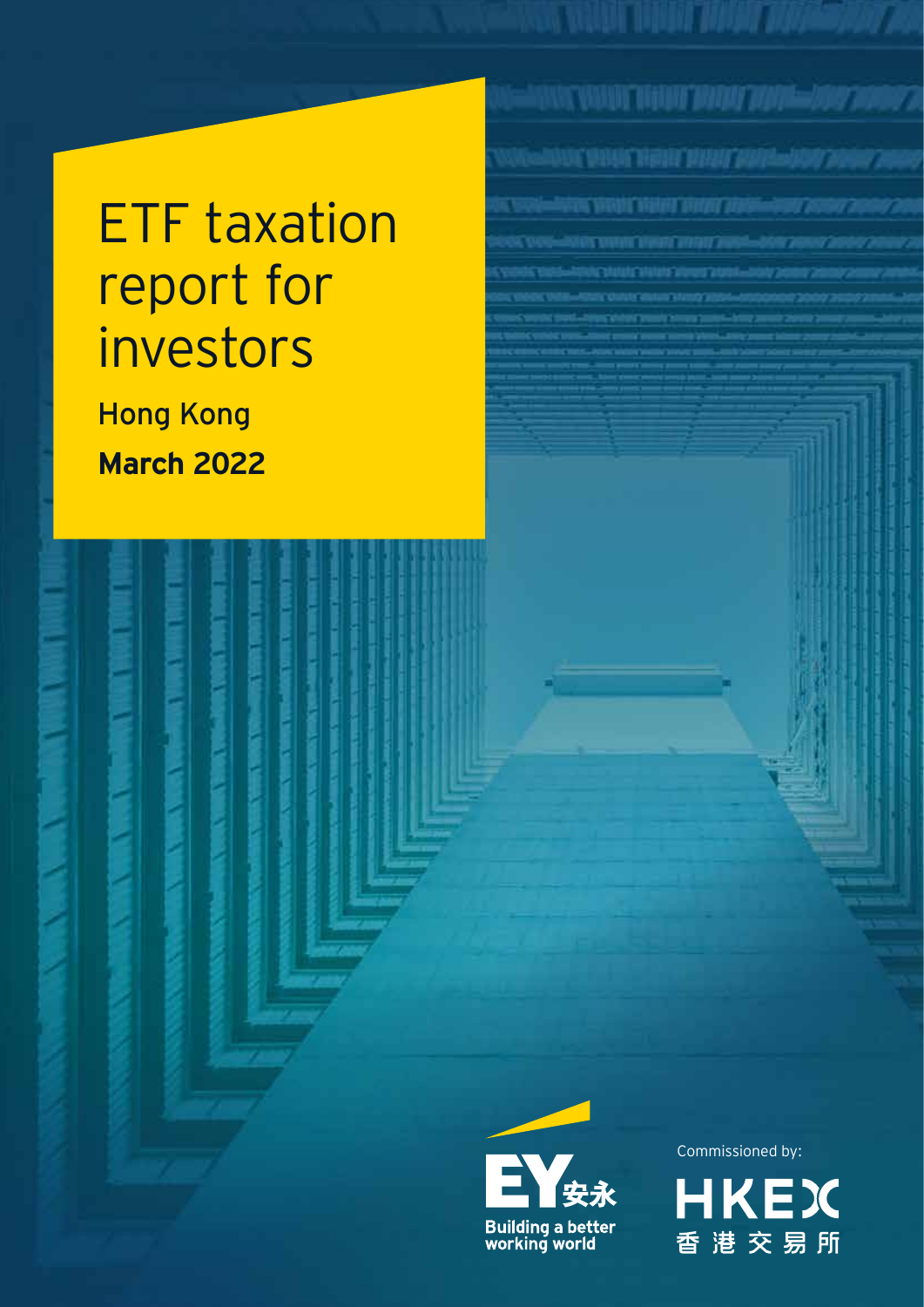# **Introduction**

Exchange Traded Funds (ETFs) continue to gain popularity by investors as an efficient mechanism to gain a broad array of desired market access. While return on investment (ROI) is a key priority, costs play an important role in maximizing ROI. One significant yet lesser understood cost with investing in ETFs is taxation. This is especially true for any cross-border investments which are normally subject to multiple instances of taxation.

In this Report, EY teams examine the impact of different types of ETFs on Hong Kong-based investor returns across key markets, ETF types and domiciles.

### Types of ETFs compared

Common forms of ETFs compared in this Report include the following:

#### **Hong Kong ETF**

Hong Kong unit trust authorized by the Securities and Futures Commission of Hong Kong.

#### **Luxembourg ETF**

Capital company constituted as a Société d'Investissement à Capital Variable (SICAV)/ Société d'Investissement à Capital Fixe (SICAF).

#### **Irish ETF**

Irish Collective Assetmanagement Vehicle (ICAV) authorized as an Undertaking for Collective Investment in Transferable Securities (UCITS).

Illustration using MSCI China Index ETFs:

#### **US ETF**

Regulated Investment Company and satisfies specific requirements.

### General basis of preparation

- 1. This Report is general in nature.
- 2. It does not consider any transfer taxes such as stamp duty.
- 3. It considers only income tax/WHT effect on dividend and interest income received by the ETFs, and excludes capital gains tax or tax on trading profits/losses.
- 4. The distribution from ETFs are considered to be normal dividend and/or distribution (practically subject to local variances).
- 5. All investors are institutional corporate investors and tax residents in their domicile location(s), and subject to standard corporate income tax rate. Individual circumstances have not been considered.
- 6. To the extent domestic unilateral tax credit is available and considered, it is assumed that the necessary criteria are satisfied and the available tax credit will be within the prescribed limit.
- 7. Some jurisdictions may have regulatory restrictions on cross-border investments. Investors should seek separate legal and regulatory advice in this regard as this Report focuses solely on the potential tax implications of investing into different types of ETFs.
- 8. It does not consider any EU non-discrimination directives or relevant rules.

# Multiple instances of taxation on ETFs

An investor's ETF returns can generally be subject to tax at three levels:



This Report is prepared for informational purposes and supported by the ETF Tax Calculator. It sets out the key summary of the preparation basis as well as underlying assumptions. For more details, please visit: [www.hkex.com.hk/ETFTaxCalculator.](https://www.hkex.com.hk/ETFTaxCalculator?sc_lang=en)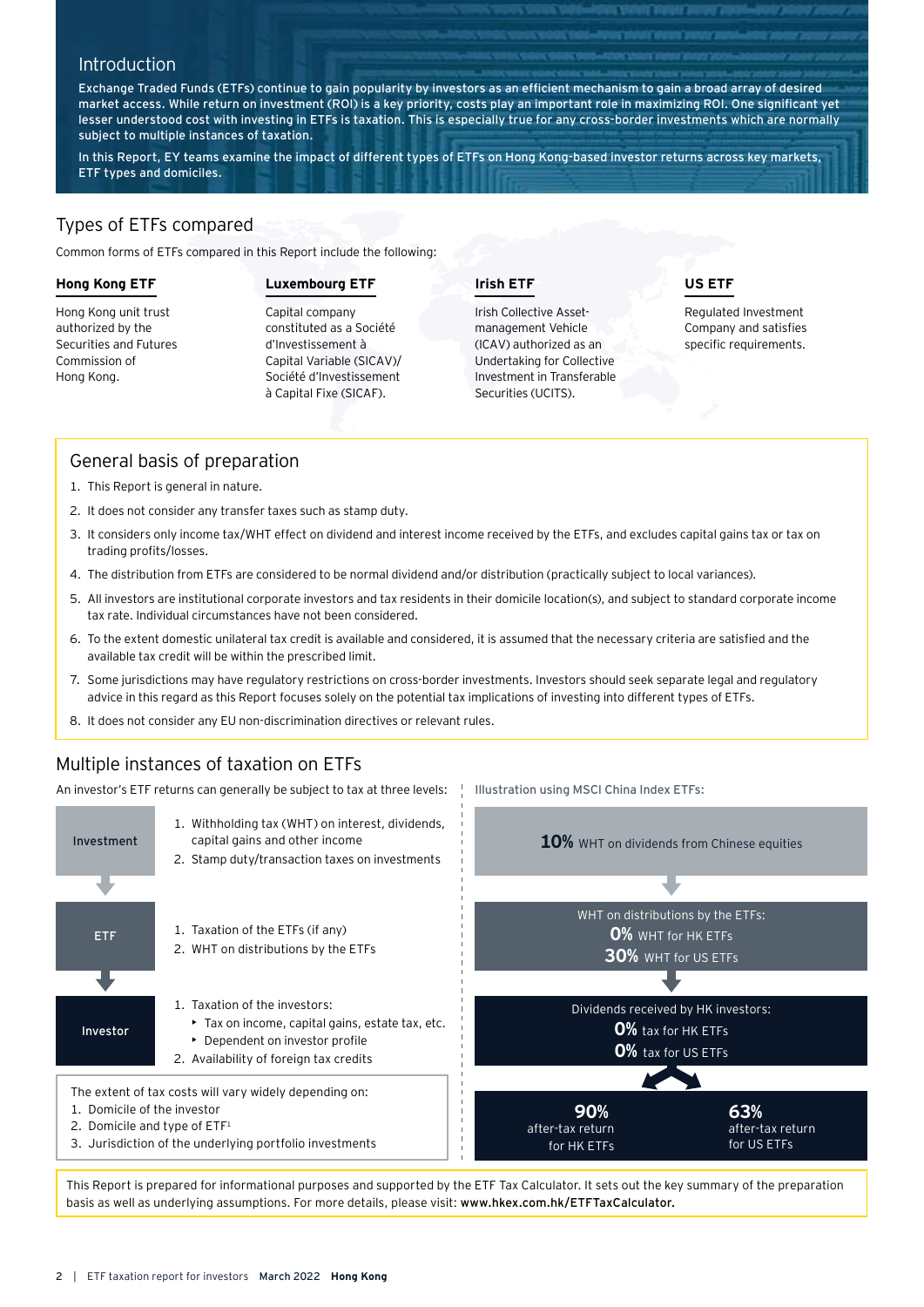# Hong Kong investor after-tax returns compared

Figure 1 below depicts the percentage of expected after-tax return for institutional corporate investors from investing into different domiciled ETFs which seek to track the investment results of the same selected single market equity index. It is assumed that different domiciled ETFs tracking the same index would generate the same ETF distribution before all level of taxes<sup>2</sup>.

#### Figure 1. Single market equity indices<sup>3</sup>



# Consider total cost of ownership (TCO) including tax

This Report provides evidence that significant differences can arise in after-tax returns for ETFs domiciled in different jurisdictions. However, tax should not be the only consideration in ETF selection. Investors should evaluate ETF investment costs in the context of the TCO, including but not limited to bid-ask spread, broker commissions, total expense ratio and taxation. For more details about TCO, please read the *ETF Total Cost of Ownership primer* in the HKEX ETF webpage.

# Why Hong Kong ETFs?

Hong Kong domiciled ETFs have traditionally been recognized for their unique access to the domestic market of Mainland China. However, with the HKEX now carrying more than 140 ETFs and Leveraged and Inverse Products representing a wide range of global products, investors now have an enhanced ability to use Hong Kong ETFs to achieve their desired market exposures.

Furthermore, Hong Kong's ETF market, as a regional issuing and trading hub of ETFs, is seeing deepening liquidity driven by a continuously enhancing market structure. This translates into narrower bid-ask spread and lower trading cost for investors seeking to gain exposure to Asia and beyond via Hong Kong ETFs.

Investors can also benefit from lower tracking difference, which is a component of TCO, by trading Asia underlyings in the Asian time zone with Hong Kong ETFs as they can react to events occurring in Asia more timely.

Hong Kong ETFs may offer a tax-efficient, low-cost vehicle for investors to access a diverse range of asset classes and markets.

To learn more about Hong Kong ETFs, please visit the HKEX ETF webpage www.hkex.com.hk/etp.

To see the after-tax returns comparison on more indices, please visit: www.hkex.com.hk/ETFTaxCalculator.

#### Notes:

- 1. Especially important because this should have an impact on the following:
	- The applicable WHT rate at both the investment and investor levels
	- The applicable taxes at the ETF level
	- Access to any available tax treaty benefits
- 2. This includes portfolio level, ETF level and investor level, and does not take into account any fees to intermediates.
- 3. This Report is prepared based on the index constituents data and the applicable tax rates as of 31 December 2021. The index constituents data is provided by MSCI. For MSCI indices, the jurisdiction classification is generally determined by the company's location of incorporation and the primary listing of its securities.